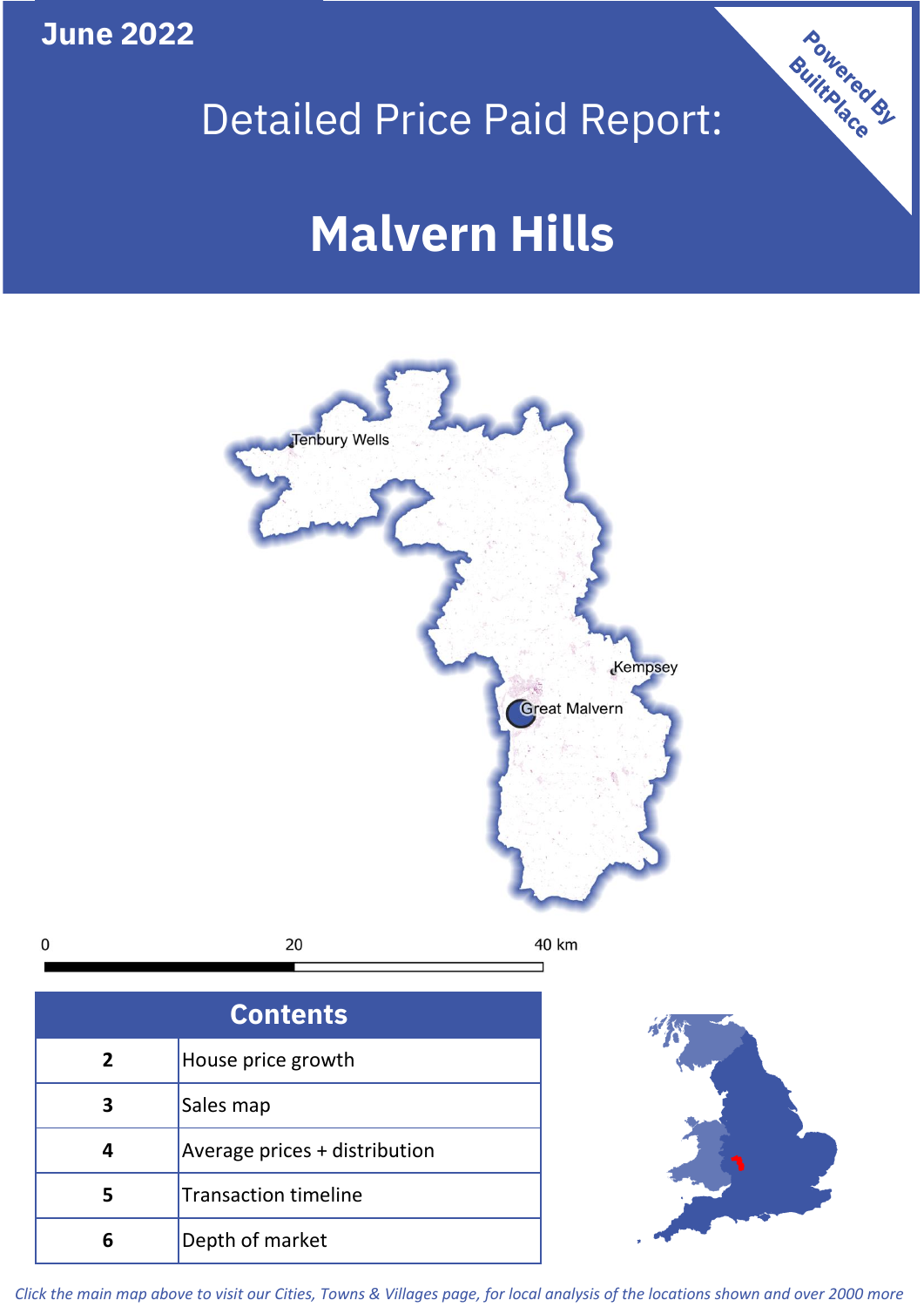## **Headline Data**

|                     | <b>Current level</b> | 3 month  | <b>Annual</b> | 5 year  | 10 year |
|---------------------|----------------------|----------|---------------|---------|---------|
| <b>House prices</b> | £314,573             | 3.3%     | 9.0%          | 29.0%   | 57.9%   |
| <b>Transactions</b> | 1,247                | $-14.9%$ | 12.7%         | $-5.4%$ | 23.7%   |

## **House Price Growth (April 2022 data)**

#### *Annual Change in House Prices*



House prices in Malvern Hills grew by 9.0% in the 12 months to April 2022 (based on 3-month smoothed data). By comparison national house prices grew by 10.7% and prices in the West Midlands grew by 10.9% over the same period.

Malvern Hills house prices are now 35.4% above their previous peak in 2007, compared to +45.8% for the West Midlands and +52.9% across England.



#### *Year-To-Date Change in House Prices, December to April*

Local prices have grown by 4.9% in 2022 so far, compared to growth of 5.2% over the same period last year.

#### *Source: OS OpenData; UK House Price Index (Contains HM Land Registry data © Crown copyright)*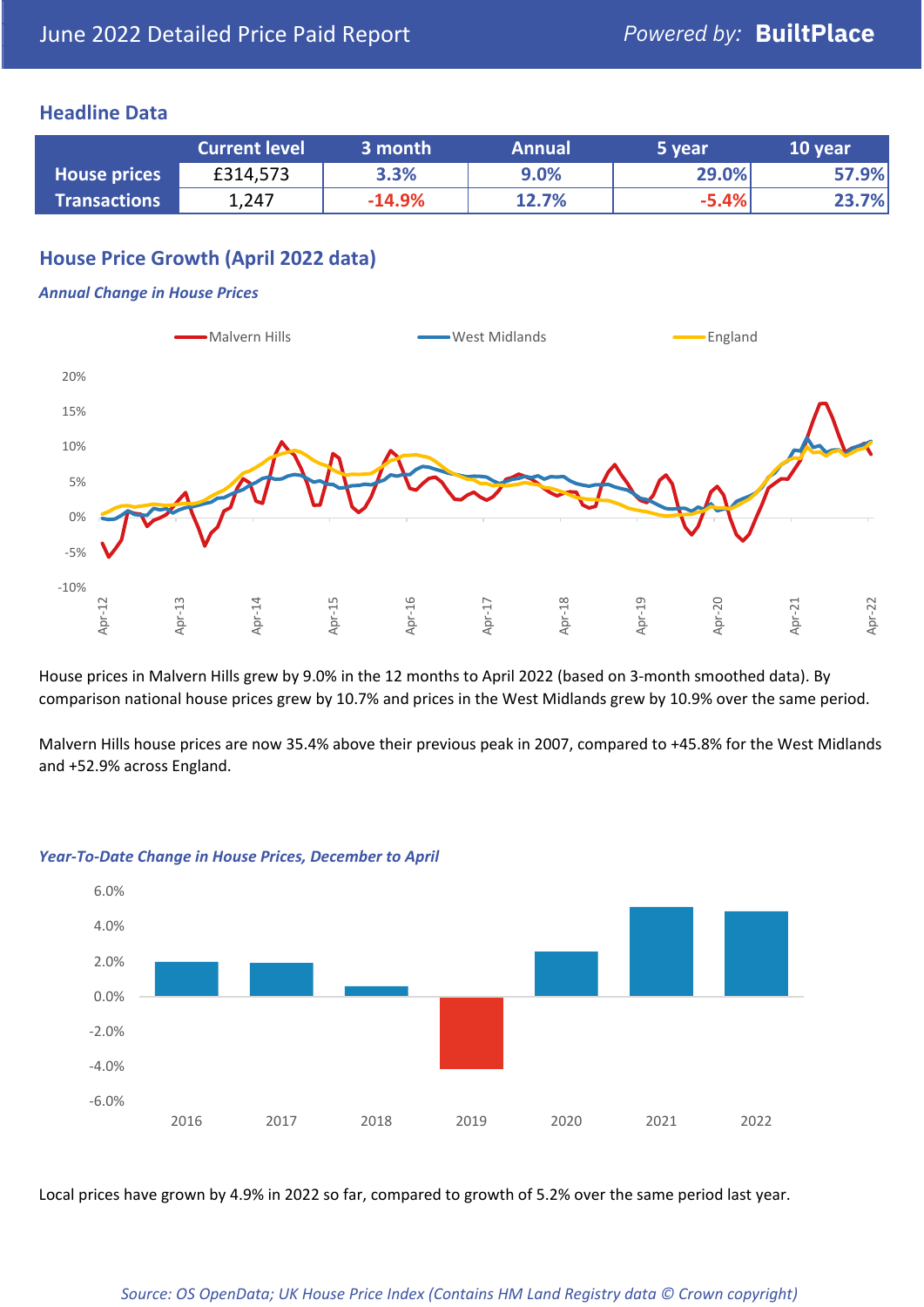## **House Price Map**

### *12 months to April 2022*



*Each point is one postcode, coloured by the average value relative to all sales in this local authority (price bands are LA-specific quintiles).*

## **Map Key**

| Min      | <b>Max</b> |                            |
|----------|------------|----------------------------|
| Up to    | £210,000   | 1st quintile / lowest 20%  |
| £210,000 | £270,000   | 2nd quintile               |
| £270,000 | £344,000   | 3rd quintile               |
| £344,000 | £460,000   | 4th quintile               |
| £460,000 | and over   | 5th quintile / highest 20% |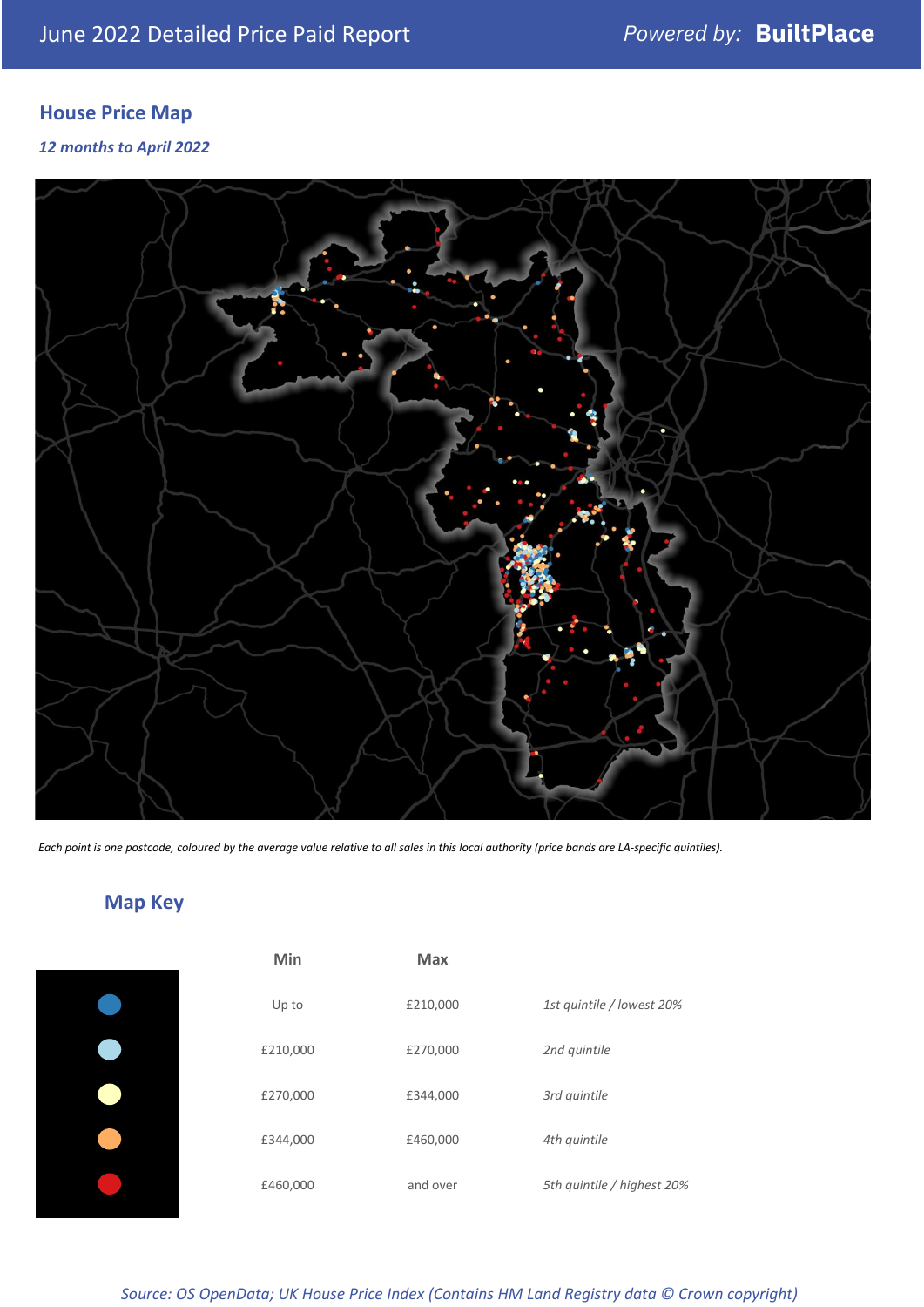## **Average House Price by Property Type**

### *12 months to April 2022*



|                 | <b>New</b> | <b>Second hand</b> |  |  |
|-----------------|------------|--------------------|--|--|
| <b>Flat</b>     | £311,843   | £200,057           |  |  |
| <b>Terraced</b> | £159,375   | £237,137           |  |  |
| Semi-detached   | £234,057   | £278,647           |  |  |
| <b>Detached</b> | £368,132   | £485,060           |  |  |

## **House Price Distribution by Year**

*All properties, by price band and calendar year (2020 = year to date)*

|                    | 1997 | 2002 | 2007 | 2012 | 2017 | 2019 | 2020 |
|--------------------|------|------|------|------|------|------|------|
| <b>Under £100k</b> | 70%  | 23%  | 4%   | 5%   | 1%   | 1%   | 1%   |
| £100-200k          | 25%  | 45%  | 36%  | 45%  | 28%  | 17%  | 17%  |
| E200-300k          | 4%   | 17%  | 31%  | 30%  | 34%  | 31%  | 30%  |
| £300-400k          | 1%   | 10%  | 16%  | 10%  | 19%  | 23%  | 18%  |
| £400-500k          | 0%   | 3%   | 8%   | 6%   | 8%   | 12%  | 13%  |
| <b>£500k-1m</b>    | 0%   | 1%   | 6%   | 4%   | 9%   | 15%  | 20%  |
| £1-2m              | 0%   | 0%   | 0%   | 0%   | 0%   | 1%   | 1%   |
| <b>Over £2m</b>    | 0%   | 0%   | 0%   | 0%   | 0%   | 0%   | 0%   |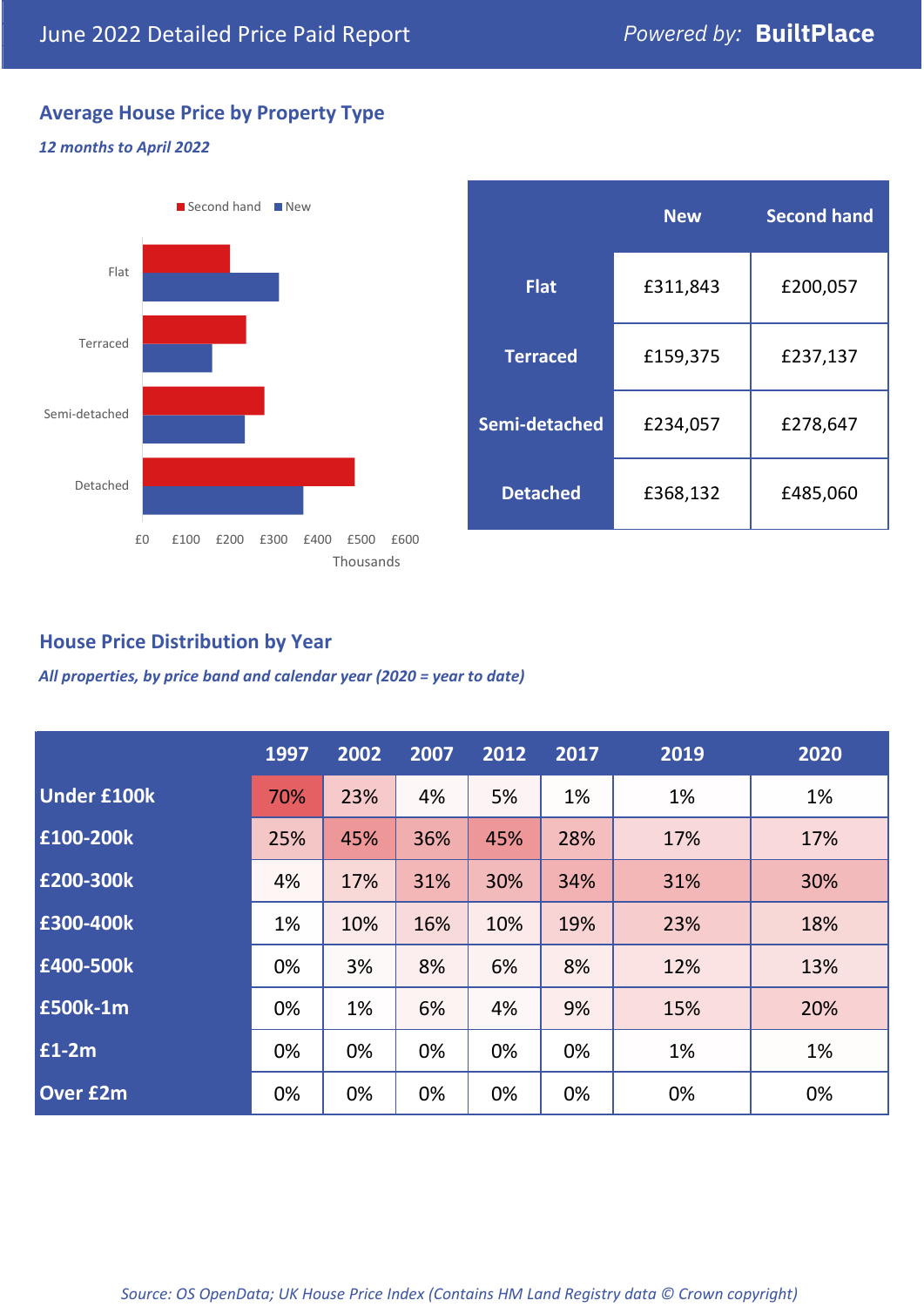## **Transactions (February 2022 data)**

*Annual Transactions, Indexed (2001-05 average = 100)*



There were 1,247 transactions in Malvern Hills during the 12 months to February 2022. This is 91% of the average from 2001-05 and suggests activity is below pre-downturn levels.

Transactions in Malvern Hills have grown by 0.5% since 2014, compared to changes of -4.1% for West Midlands and - 7.7% for England.



#### *Cash and New Build Sales as % of Total, by Year*

*Note: The data on this page EXCLUDES transactions identified as transfers under a power of sale/repossessions, buy-to-lets (where they can be identified by a mortgage), and transfers to non-private individuals - i.e. it comprises only Land Registry 'A' data.*